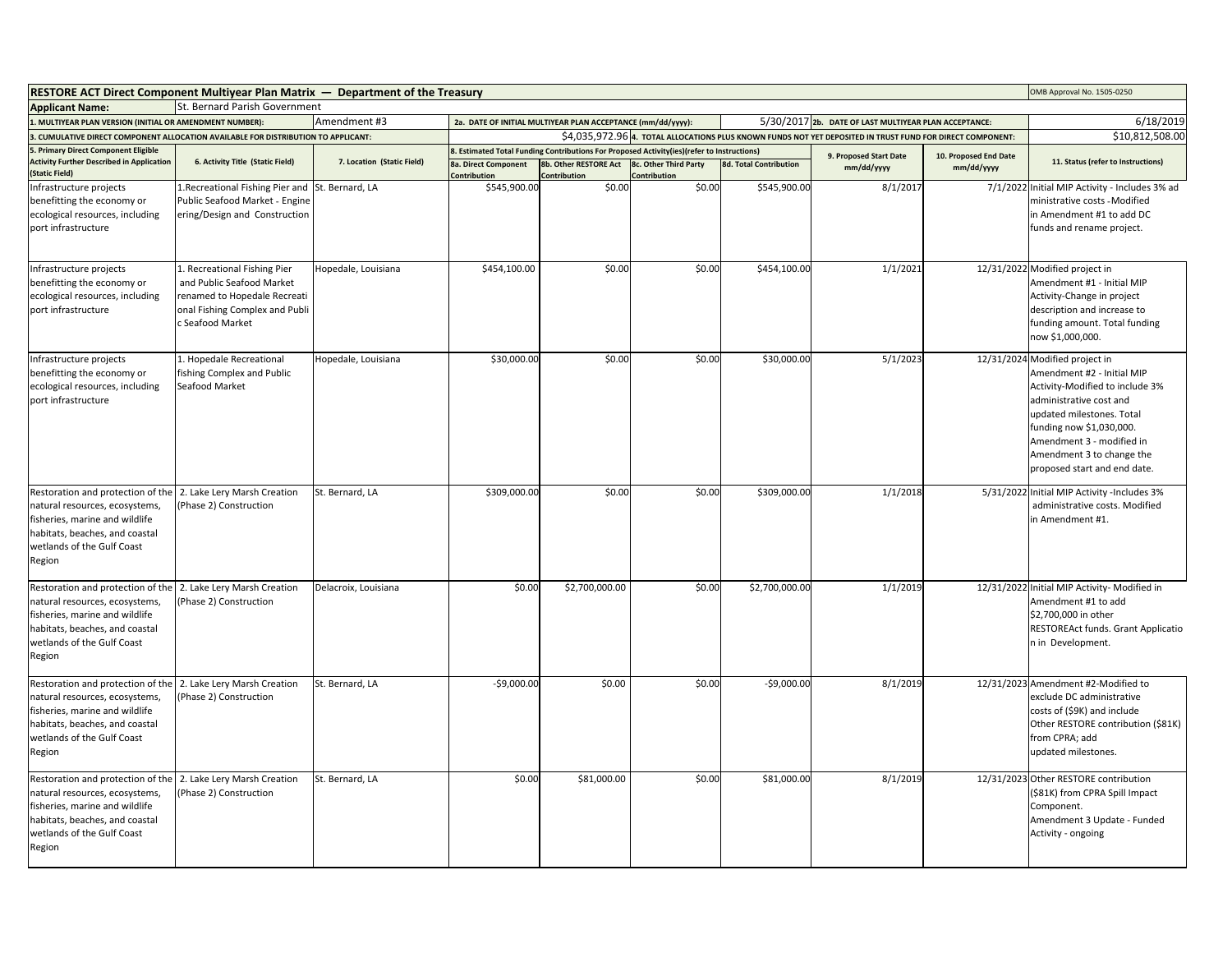| Infrastructure projects<br>benefitting the economy or<br>ecological resources, including<br>port infrastructure | 3. Paris Road Corridor<br>Streetscape Enhancement                         | Chalmette, Louisiana | \$824,000.00   | \$0.00 | \$0.00         | \$824,000.00   | 3/1/2018  | 3/31/2021 Initial MIP Activity- Includes 3%<br>administrative costs. Funded<br>Activity. Modified in<br>Amendment #2 to include<br>updated milestones. Amendment 3<br>Update - ongoing                                          |
|-----------------------------------------------------------------------------------------------------------------|---------------------------------------------------------------------------|----------------------|----------------|--------|----------------|----------------|-----------|---------------------------------------------------------------------------------------------------------------------------------------------------------------------------------------------------------------------------------|
| Workforce development and job<br>creation                                                                       | 4. Nunez Community College<br>Workforce Development<br>Program            | Chalmette, Louisiana | \$231,500.00   | \$0.00 | \$0.00         | \$231,500.00   | 1/1/2018  | 12/31/2020 Initial MIP Activity- Includes 3%<br>administrative costs. Funded at<br>\$231,744.47. Modified in<br>Amendment #2 to include<br>updated milestones.                                                                  |
| Workforce development and job<br>creation                                                                       | 4. Nunez Community College<br>Workforce Development<br>Program            | Chalmette, Louisiana | \$100,000.00   | \$0.00 | \$0.00         | \$100,000.00   | 12/1/2020 | 12/31/2022 Amendment #3-Modified in<br>Amendment #3 to include an<br>additional \$100,000 for Phase 2<br>(Year 3).                                                                                                              |
| Infrastructure projects<br>benefitting the economy or<br>ecological resources, including<br>port infrastructure | 5. Shell Beach Recreational<br>Fishing Complex at the Katrina<br>Memorial | Shell Beach, LA      | \$1,415,220.00 | \$0.00 | \$0.00         | \$1,415,220.00 | 3/1/2019  | 12/31/2022 Amendment #1 Activity-<br>Includes 3% administrative<br>costs. Modified in Amendment #2                                                                                                                              |
| Infrastructure projects<br>benefitting the economy or<br>ecological resources, including<br>port infrastructure | 5. Shell Beach Recreational<br>Fishing Complex at the Katrina<br>Memorial | Shell Beach, LA      | \$250,000.00   | \$0.00 | \$0.00         | \$250,000.00   | 1/1/2021  | 12/31/2023 Amendment #2 - Modified to<br>add \$250,000 for acquisition of<br>land. Amendment 3 - modified in<br>Amendment 3 to change the<br>proposed start and end date.                                                       |
| Infrastructure projects<br>benefitting the economy or<br>ecological resources, including<br>port infrastructure | 6.Central Wetlands Unit Bike<br>Path                                      | Chalmette, Louisiana | \$515,000.00   | \$0.00 | \$0.00         | \$515,000.00   | 5/1/2021  | 12/31/2022 Amendment #1 Activity-<br>Includes 3% administrative<br>costs. Modified in Amendment #2.                                                                                                                             |
| Infrastructure projects<br>benefitting the economy or<br>ecological resources, including<br>port infrastructure | 6.Central Wetlands Unit Bike<br>Path                                      | Chalmette, Louisiana | $-$250,000.00$ | \$0.00 | \$0.00         | $-$250,000.00$ | 5/1/2021  | 12/31/2022 Amendment #1 Activity-<br>Includes 3% administrative<br>costs. Modified in Amendment<br>#2 to reflect a \$250,000<br>decrease in the budget.                                                                         |
| Infrastructure projects<br>benefitting the economy or<br>ecological resources, including<br>port infrastructure | 6.Central Wetlands Unit Bike<br>Path Bridge                               | Chalmette, Louisiana | \$765,000.00   | \$0.00 | \$4,000,000.00 | \$4,765,000.00 | 5/1/2025  | 12/31/2027 Amendment #3 Activity - Modified<br>in Amendment #3 to change the<br>name of the project, scope, statrt<br>and end dates, and to add an<br>additional \$765,000 in DC and \$4M<br>in Other Third Party Contribution. |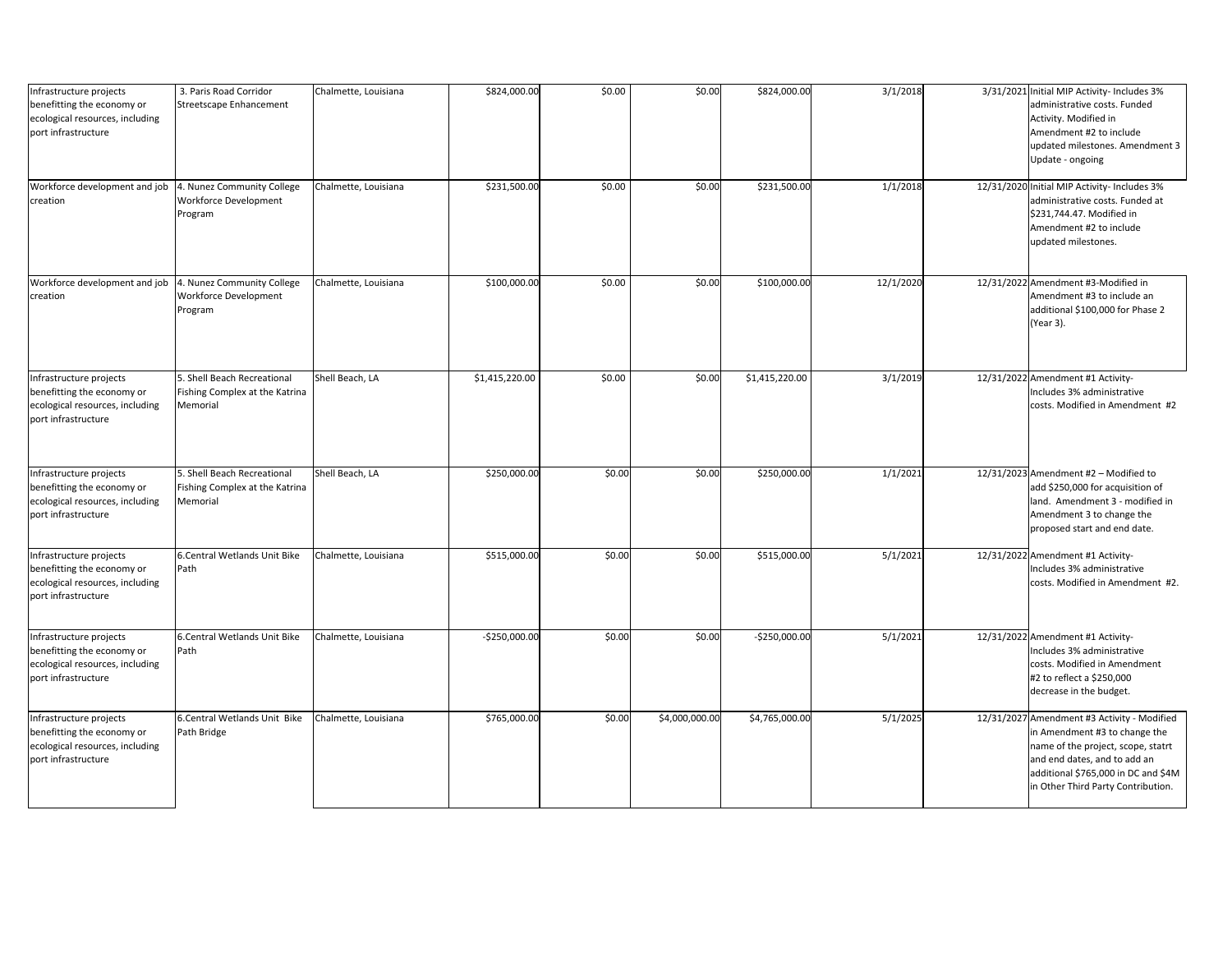| Restoration and protection of the 7. Bayou Terre aux Boeufs Ridge Delacroix, Louisiana |                                                                       |  | \$1,300,000.00 | \$1,300,000.00 | \$0.00         | \$2,600,000.00                                                                             | 7/1/21 |  | 12/31/22 Amendment #3 - New Activity |
|----------------------------------------------------------------------------------------|-----------------------------------------------------------------------|--|----------------|----------------|----------------|--------------------------------------------------------------------------------------------|--------|--|--------------------------------------|
| natural resources, ecosystems,                                                         | Armoring                                                              |  |                |                |                |                                                                                            |        |  |                                      |
| fisheries, marine and wildlife                                                         |                                                                       |  |                |                |                |                                                                                            |        |  |                                      |
| habitats, beaches, and coastal                                                         |                                                                       |  |                |                |                |                                                                                            |        |  |                                      |
| wetlands of the Gulf Coast                                                             |                                                                       |  |                |                |                |                                                                                            |        |  |                                      |
| Region                                                                                 |                                                                       |  |                |                |                |                                                                                            |        |  |                                      |
| Promotion of tourism in the Gulf                                                       | 8. Islenos Community Archive at Chalmette, Louisiana                  |  | \$100,000.00   | \$0.00         | \$0.00         | \$100,000.00                                                                               | 6/1/21 |  | 12/31/22 Amendment #3 - New Activity |
| Coast Region, including                                                                | Nunez Community College                                               |  |                |                |                |                                                                                            |        |  |                                      |
| recreational fishing                                                                   |                                                                       |  |                |                |                |                                                                                            |        |  |                                      |
|                                                                                        |                                                                       |  |                |                |                |                                                                                            |        |  |                                      |
|                                                                                        |                                                                       |  |                |                |                |                                                                                            |        |  |                                      |
|                                                                                        |                                                                       |  |                |                |                |                                                                                            |        |  |                                      |
|                                                                                        | 12. ESTIMATED TOTAL FUNDING CONTRIBUTIONS FOR ACTIVITY(IES) (refer to |  |                |                |                | Please note: Grant awards may reflect non-material changes in proposed dates and estimated |        |  |                                      |
|                                                                                        | Instructions)                                                         |  | \$6,580,720.00 | \$4,081,000.00 | \$4,000,000.00 | $$14,661,720.00$ funding.                                                                  |        |  |                                      |
|                                                                                        |                                                                       |  |                |                |                |                                                                                            |        |  |                                      |

According to the Paperwork Reduction Act of 1995, no persons are required to respond to a collection of information unless it displays a valid OMB control number. The valid OMB control number for this information collectio review instructions, search existing data resources, gathering and maintaining the data needed, and completing and reviewing the collection of information, should be directed to the Department of the Treasury, Office of Gu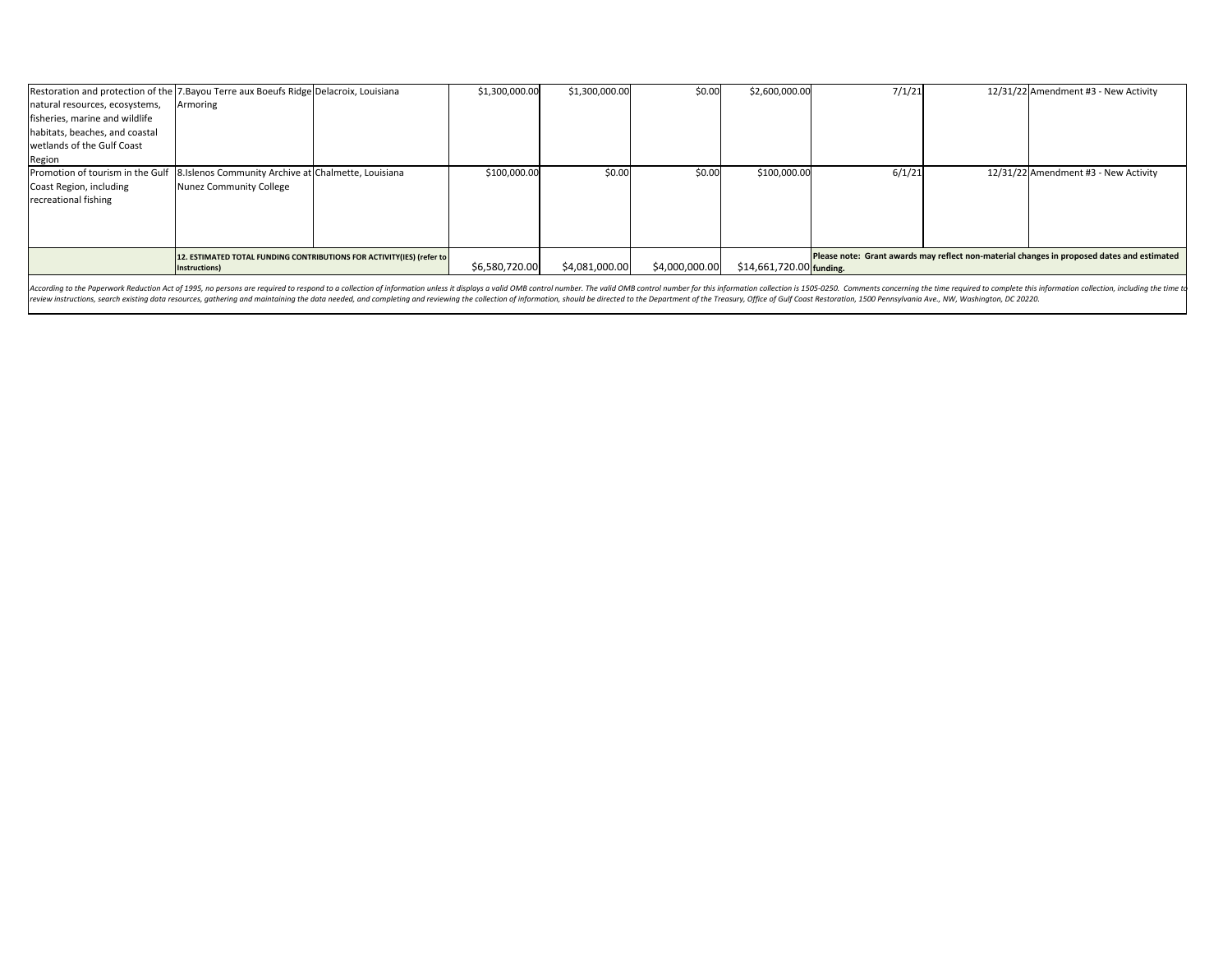# **RESTORE ACT Direct Component Multiyear Plan Narrative**

## **Department of the Treasury**

OMB Approval No. 1505‐0250

Directions: Use this form for the Initial Multiyear Plan and any subsequent amendments to an accepted Multiyear  **Plan. For amendments, include only new and/or materially modified activities.**

| Multiyear Plan Version (Initial or Amendment Number): | Amendment #3 |
|-------------------------------------------------------|--------------|
| Date of Initial Multiyear Plan Acceptance:            | 5/30/2017    |
| Date of Last Multiyear Plan Acceptance:               | 6/18/2019    |

| Eligible Applicant Name:                                                                                                   | St. Bernard Parish Government                   |  |  |  |  |  |
|----------------------------------------------------------------------------------------------------------------------------|-------------------------------------------------|--|--|--|--|--|
| Name and Contact Information of the Person to be contacted (POC) on matters concerning this Multiyear Implementation Plan: |                                                 |  |  |  |  |  |
| POC Name:                                                                                                                  | John Lane                                       |  |  |  |  |  |
| POC Title:                                                                                                                 | <b>Executive Director of Coastal Operations</b> |  |  |  |  |  |
| POC Email:                                                                                                                 | jlane@sbpg.net                                  |  |  |  |  |  |
| POC Phone:                                                                                                                 | (504) 278-4200                                  |  |  |  |  |  |

#### NARRATIVE DESCRIPTION:

 1. A description of each activity, including the need, purpose, objective(s), milestones and location. Include map showing the location of each activity.

 *Bayou Terre aux Boeufs Ridge Armoring* is being added as a new activity.

 *Islenos Community Archive at Nunez Community College* is being added as a new activity.

 Central Wetlands Unit Bike Path (\$265,000) ‐ This project is being modified to change the name of the project from Central Wetlands Unit Bike Path to Central Wetlands Unit Bike Path Bridge; to repurpose the \$265,000 towards the revised project and add an additional \$765,000 in DC funds and \$4,000,000 from Other Third Party Contribution; and, to modify the scope of work by replacing the previous ground‐level bike path with a pedestrian bridge.

 *Nunez Community College Fisheries Workforce Development Program* is being modified to include an additional \$100,000 for Phase 2 (Year 3) of the program. The milestones for this activity are also being modified.

 The overall RESTORE Act Direct Component budget was amended to account for allocations and program  activities through 2026. Start/end dates were also adjusted for the existing *Hopedale Fishing Complex* and  *Shell Beach Fishing Complex* projects.

 According to the Paperwork Reduction Act of 1995, no persons are required to respond to a collection of information unless it displays a valid OMB control number. The valid OMB control number for this information collection is 1505‐0250. Comments concerning the time required to complete this information collection, including the time to review instructions, search existing data resources, gathering and maintaining the data needed, and completing and reviewing the collection of information, should be directed to the Department of the Treasury, Office of Gulf Coast Restoration, 1500 Pennsylvania Ave., NW, Washington, DC 20220.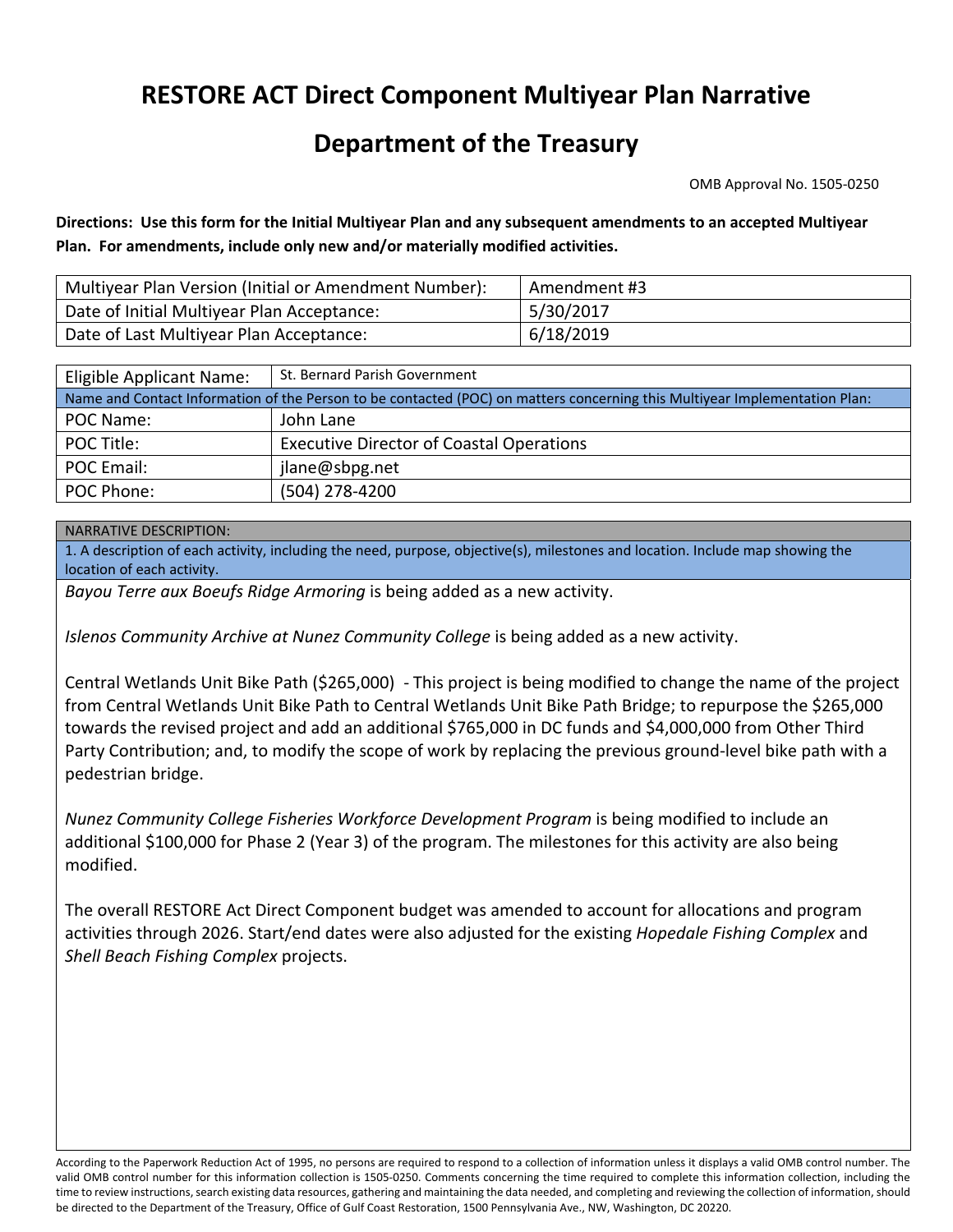(Chalmette, LA) **Project 4 - Nunez Community College Fisheries Workforce Development Program** 



**MODIFIED** (Amendment #3 includes an additional \$100,000 to fund a third year of the program)**.** This project remains the same in Amendment #3. The additional \$100,000 will go towards program outreach; staffing; and scholarship awards for an additional year (year 3) of the program.

 2022). **Updated Project Milestones:** Program design completed (August 2019); program implementation (June 2018 through June 2021); and program monitoring (through December

**Project 6 - Central Wetlands Unit Bike Path Bridge** (formerly Central Wetlands Unit Bike Path) (Chalmette, LA)

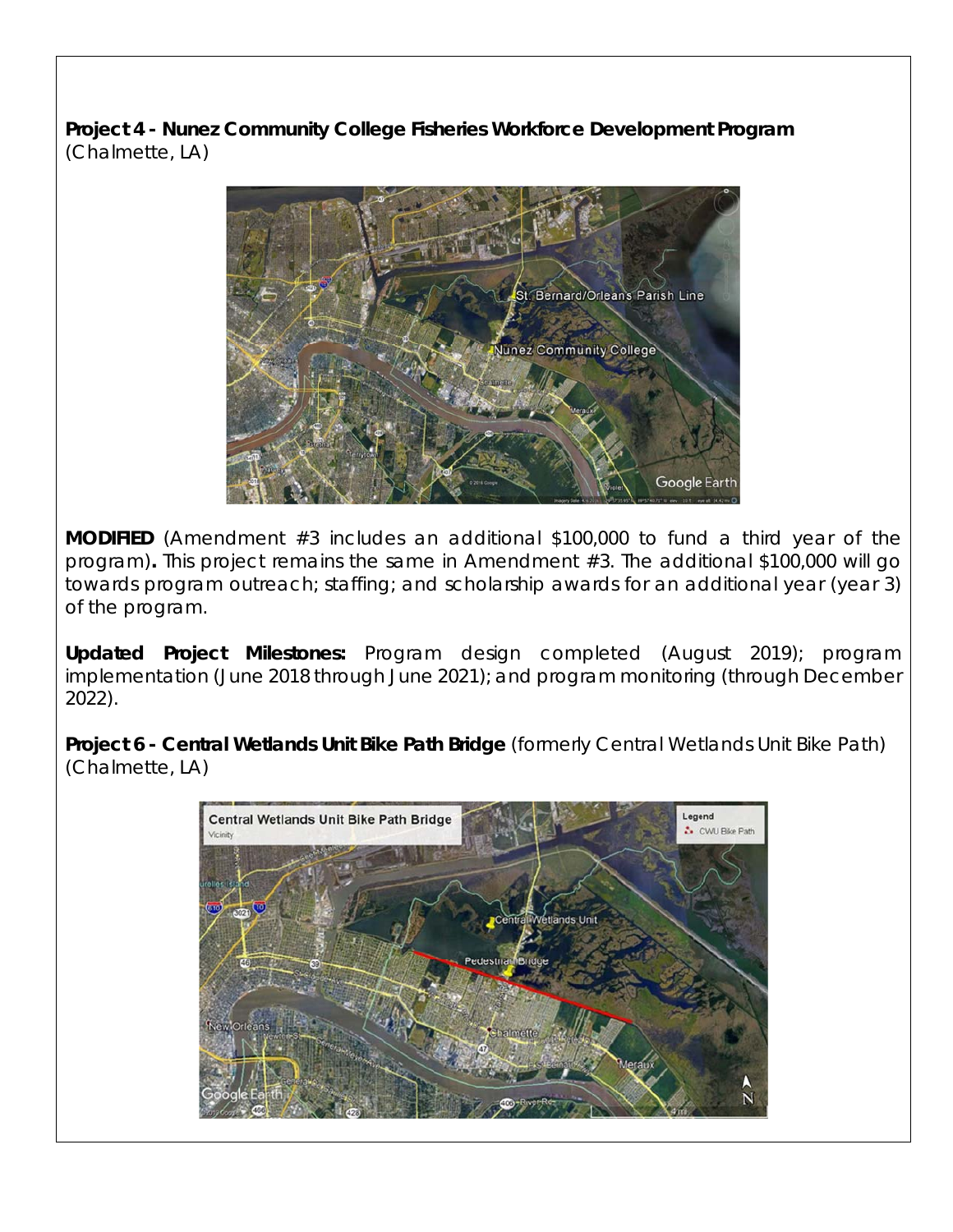**MODIFIED** (Amendment #3 includes an additional \$765,000, to change the name of the project, and to modify the scope of work by replacing the previous ground-level bike path with a pedestrian bridge).

**Description:** This public Infrastructure project is for the construction of a pedestrian bridge over Paris Road that will connect the east and west portions of the Central Wetlands Unit Bike Path. The 26-mile 40 Arpent Trail will feature the Central Wetlands Bike Path (Phase III) on top of the back levee adjacent to this unique wetland area. The trail will be accessible at selected points that connect to existing parks, recreational facilities, neighborhoods and bridges. A major goal of this new plan is to boost eco-tourism utilizing trails to showcase our unique natural environment and capitalizing on the fact that these trails are located less than an 8-mile bicycle ride from New Orleans' French Quarter. The RESTORE Act Direct Component portion of the project includes construction only (\$1,000,000, or 20% of the total estimated cost of \$5,000,000). The budget also includes an additional 3% in administrative costs of (\$30,000). SBPG intends on securing the remaining 80% (\$4,000,000) of the funds needed to complete this project. However, a specific source has not yet been identified. Once constructed, the bridge will be operated and maintained by SBPG for its estimated useful life.

 parks, recreational facilities, neighborhoods and bridges. **Need:** In June 2017, SBPG adopted the *St. Bernard Parish Bikeway and Pedestrian Plan Update*. The purpose of this document is to provide a parish-wide network for non-motorized travel that links local destinations, communities within St. Bernard Parish, and the Parish with neighboring Orleans and Plaquemines Parishes. A major feature of the plan is a regional network that takes advantage of St. Bernard's unique geography by providing trails along the levee system. At the present time, it is difficult for the average citizen to enjoy this natural area if they do not have marine transportation. This new trail will provide that access 24 hours a day, free of charge. The trail will be accessible at selected points that connect to existing

 and an appreciation of the natural environment in St. Bernard Parish. **Purpose:** The purpose of this proposed infrastructure project is to construct a pedestrian bridge over Paris Road, thereby connecting the east and west portions of the Central Wetlands Unit Bike Path. Once constructed, this project will connect the east and west portions of the trail, furthering the promotion of ecotourism and increasing public awareness

**Objectives:** The objectives of this proposed Infrastructure project are to promote tourism, improve non-motorized mobility, and increase access to unique natural areas in St. Bernard Parish by the construction of a pedestrian bridge over Paris Road that will connect the east and west portions of the Central Wetlands Unit Bike Path.

**Funds Requested:** SBPG's initial RESTORE Direct Component request for this project would be \$1,030,000. The breakdown of this proposed request is as follows:

- \$1,000,000 for construction (20% of total construction cost).
- \$30,000 for 3% in administrative costs for grants administration services.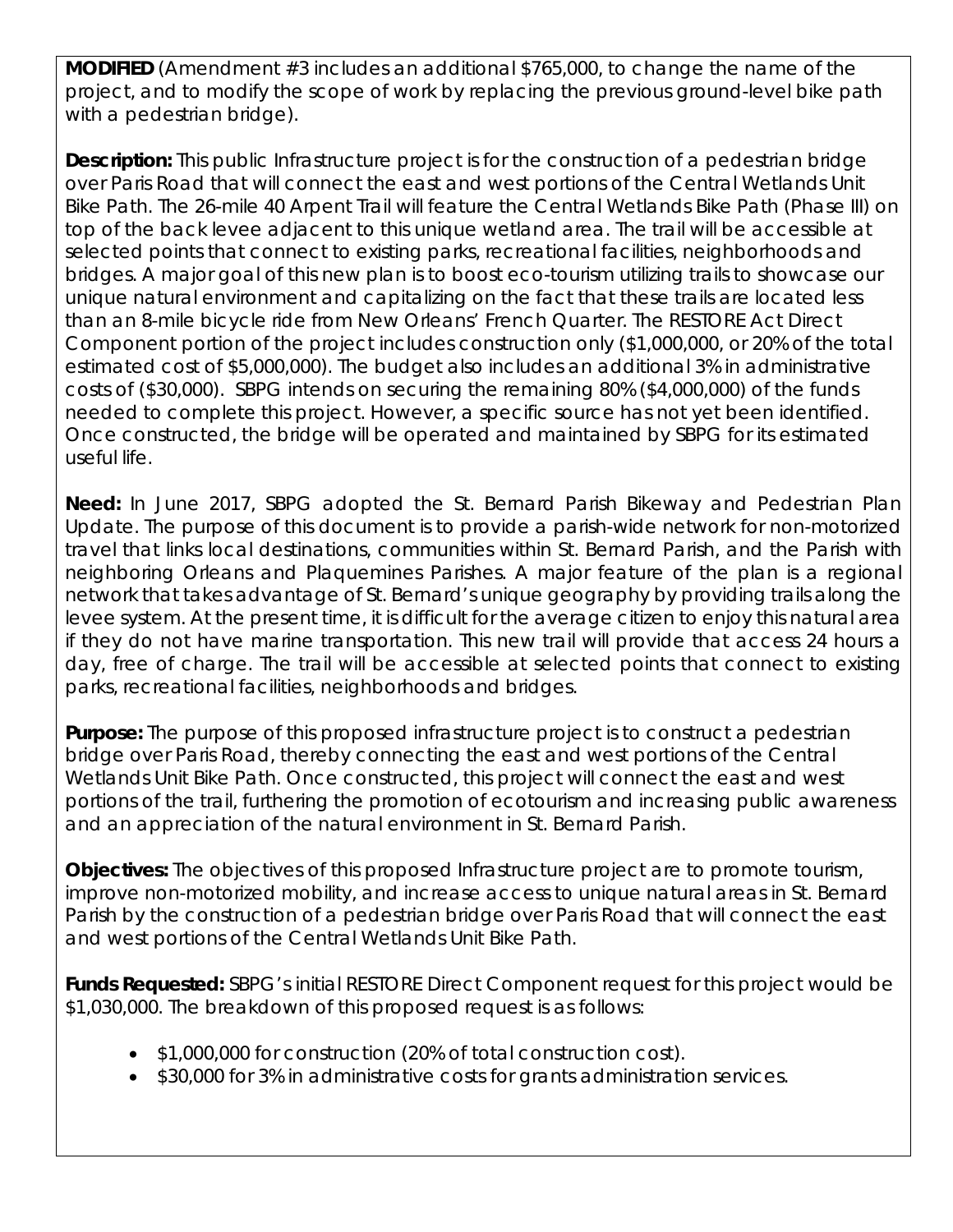**Project Milestones:** Engineering/Design Started (January 2025); Engineering/Design Completed (June 2025); Construction Started (September 2025); Construction Completed (June 2026); Project Monitoring (through December 2027).

**Location:** Chalmette, Louisiana



**Project 7 - Bayou Terre aux Boeufs Ridge Armoring** (Delacroix, LA)

### **NEW**

 maintaining a critical storm surge barrier. **Description:** The proposed restoration project includes the installation of approximately 6,200 linear feet of riprap along Bayou Terre aux Boeufs at Bayou Gentilly near Delacroix in eastern St. Bernard Parish. The project is already designed (SBPG funded engineering/design for Phases 1-3) and permitted. Additionally, Phase 1 construction (2,200 linear feet of shoreline protection) was funded by CPRA and completed in 2020. SBPG anticipates that \$1,300,000 in construction funding (50%) will be requested via the RESTORE Act Direct Component program in 2021 and the remaining \$1,300,000 (50%) will be secured through the CPRA RESTORE Act Parish Matching program. Once constructed, this installation would be maintained by SBPG for its estimated useful life for the purpose of sustaining habitat and

**Need:** The historic Bayou Terre Aux Boeufs Ridge is fading through subsidence, sea level rise, and shoreline erosion due to boat traffic. Historically, ridges and vegetation have provided natural protection for areas such as Delacroix Island by damping storm surge energy. However, the ridges are now lower and gaps have formed in many places, exposing Delacroix to storm surge, increased tidal exchange, and scouring. Protecting the remaining ridge through strategic armoring is the first step towards restoring the entire ridge (SBPG, 2018, p. 29).

 critical storm surge barrier. **Purpose:** The purpose of this proposed project is to protect the historic ridge along Bayou Terre aux Boeufs and other intersecting bayous, thereby sustaining habitat and maintaining a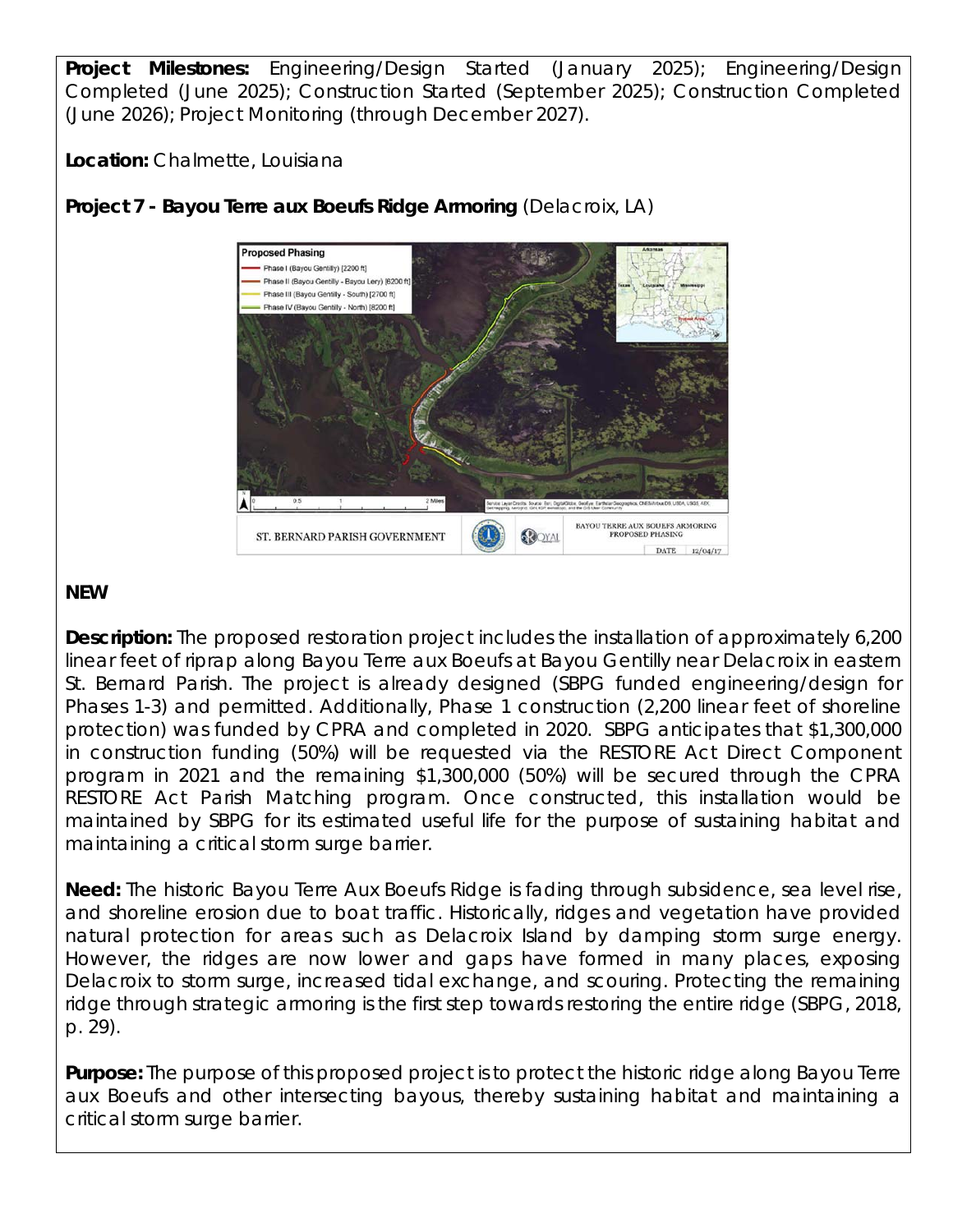along the most vulnerable reaches of Bayou Terre aux Boeufs and other intersecting bayous. **Objectives:** The objective of the proposed project are to build upon the work completed during Phase 1 of the project by adding an additional 6,200 linear feet of shoreline protection

**Project Milestones:** Construction started (July 2021); construction completed (December 2021); project monitoring (through December 2022) **Location:** Delacroix, Louisiana

**Project 8 - Islenos Community Archive at Nunez Community College** (Chalmette, LA)



### **NEW**

**Description:** SBPG proposes to collaborate with Nunez Community College (Nunez) to renovate an existing wing of the school's library for the purpose of housing Nunez's Islenos Community Archive and promoting tourism at historically significant sites in eastern St. Bernard Parish, including the Islenos Center and Ducros Museum. The archive itself is also intended to be a destination for visiting researchers. SBPG's RESTORE Direct Component request for this project will be \$100,000. The breakdown of this proposed request is as follows: \$100,000 (construction) to renovate an existing wing of the Nunez library. Once constructed, the facility will be owned and maintained by Nunez for its estimated useful life.

 eastern St. Bernard Parish. **Need:** Nunez was donated a significant suite of Islenos artifacts but has not been able to establish a designated site in its existing library to house the archive. In addition to providing a designated wing of the library for the Islenos Community Archive, the project will provide a space for researchers and other visitors to learn more about historically significant sites in

**Purpose:** The purpose of the proposed project is to establish an Islenos Community Archive that will be used for research purposes and the promotion of tourist destinations in St. Bernard Parish.

**Objective:** The objectives of the proposed project are to: (1) create a space that will permanently house Nunez's Islenos Community Archive; (2) attract researchers and other visitors; and 3) promote tourism at historically significant destinations in eastern St. Bernard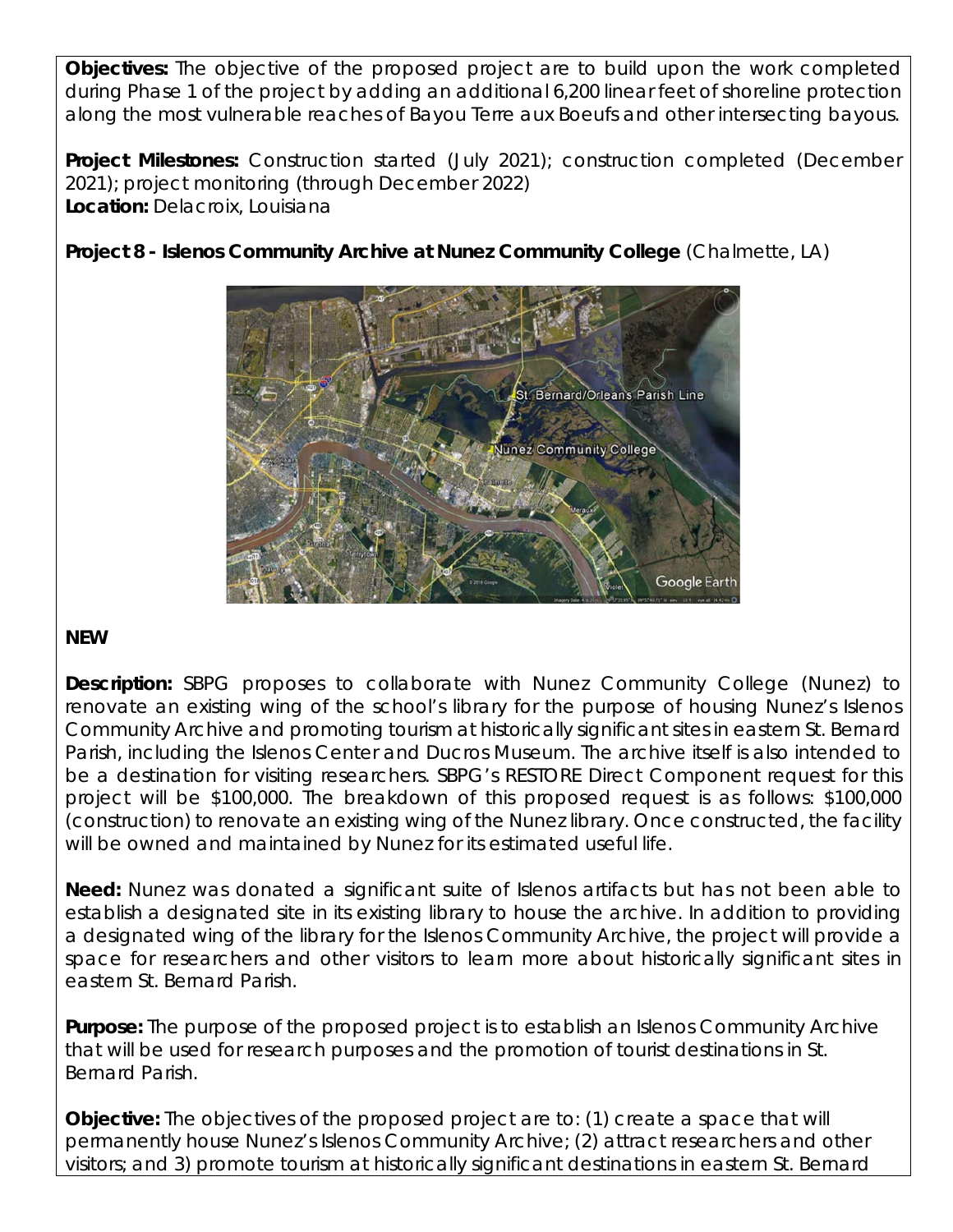Parish.

**Project Milestones:** Construction started (June 2021); construction completed (December 2021); project monitoring (through December 2022).

**Location:** Chalmette, Louisiana

 2. How the applicant made the multiyear plan available for 45 days for public review and comment, in a manner calculated to obtain broad‐based participation from individuals, businesses, Indian tribes, and non‐profit organizations, such as through public meetings, presentations in languages other than English, and postings on the Internet. The applicant will need to submit documentation (e.g., a copy of public notices) to demonstrate that it made its multiyear plan available to the public for at least 45 days. In addition, describe how each activity in the multiyear plan was approved after consideration of all meaningful input from the public and submit documentation (e.g., a letter from the applicant's leadership approving submission of the multiyear plan to Treasury or a resolution approving the applicant's multiyear plan).

period (see Appendix). This information was also shared via social media. An initial draft of the SBPG RESTORE MIP Amendment #3 was presented to the St. Bernard Parish CZAC on January 30, 2020. Pursuant to the 31 CFR, Part 34, the document was made available for public comment via <www.sbpg.net>(electronic version) and in hard copy beginning in February 2020. Due to the COVID-19 pandemic, SBPG issued a subsequent press release on April 28, 2020 extending the availability of the plan and public comment

2020. SBPG published a public notice and instructions in the parish's official journal on February 7, 2020 and every Friday during May 2020, announcing the extended public comment period and providing instructions for submitting comments in writing and in-person (see Appendix). This information was also shared via social media. The RESTORE MIP Amendment #3 was subsequently presented to the St. Bernard Parish Council at its regular meeting on July 21,

2020. The St. Bernard Parish Council adopted the RESTORE MIP Amendment #3 on July 21, 2020.

 3. How each activity included in the applicant's multiyear plan narrative meets all the requirements under the RESTORE Act, including a description of how each activity is eligible for funding based on the geographic location of each activity and how each activity qualifies for at least one of the eligible activities under the RESTORE Act.

 (Phase 2), and Hopedale Recreational Fishing Complex and Public Seafood Market. All projects in Amendment #3 of SBPG multiyear plan are consistent with or complimentary to the most recent version of the Louisiana Coastal Master Plan and will be carried out in the Gulf Coast Region. The information provided for this section in Amendment #2 for the following projects/program remain the same in Amendment #3: Shell Beach Recreational Fishing Complex at the Katrina Memorial, Paris Road Corridor Streetscape Enhancement, Nunez Community College Fisheries Workforce Development Program, Lake Lery Marsh Creation

**Project 6 -** Central Wetlands Unit Bike Path Bridge: This project is an eligible Infrastructure project because, once constructed, the bridge will be operated and maintained by SBPG in perpetuity for the purpose of promoting tourism, improving non-motorized mobility, and increasing access to unique natural areas in St. Bernard Parish which benefit the economy.

**Project 7 -** Bayou Terre aux Boeufs Ridge Armoring: This project is an eligible restoration project that will protect the historic ridge along Bayou Terre aux Boeufs and other intersecting bayous, thereby sustaining habitat and maintaining a critical storm surge barrier in the Gulf Coast